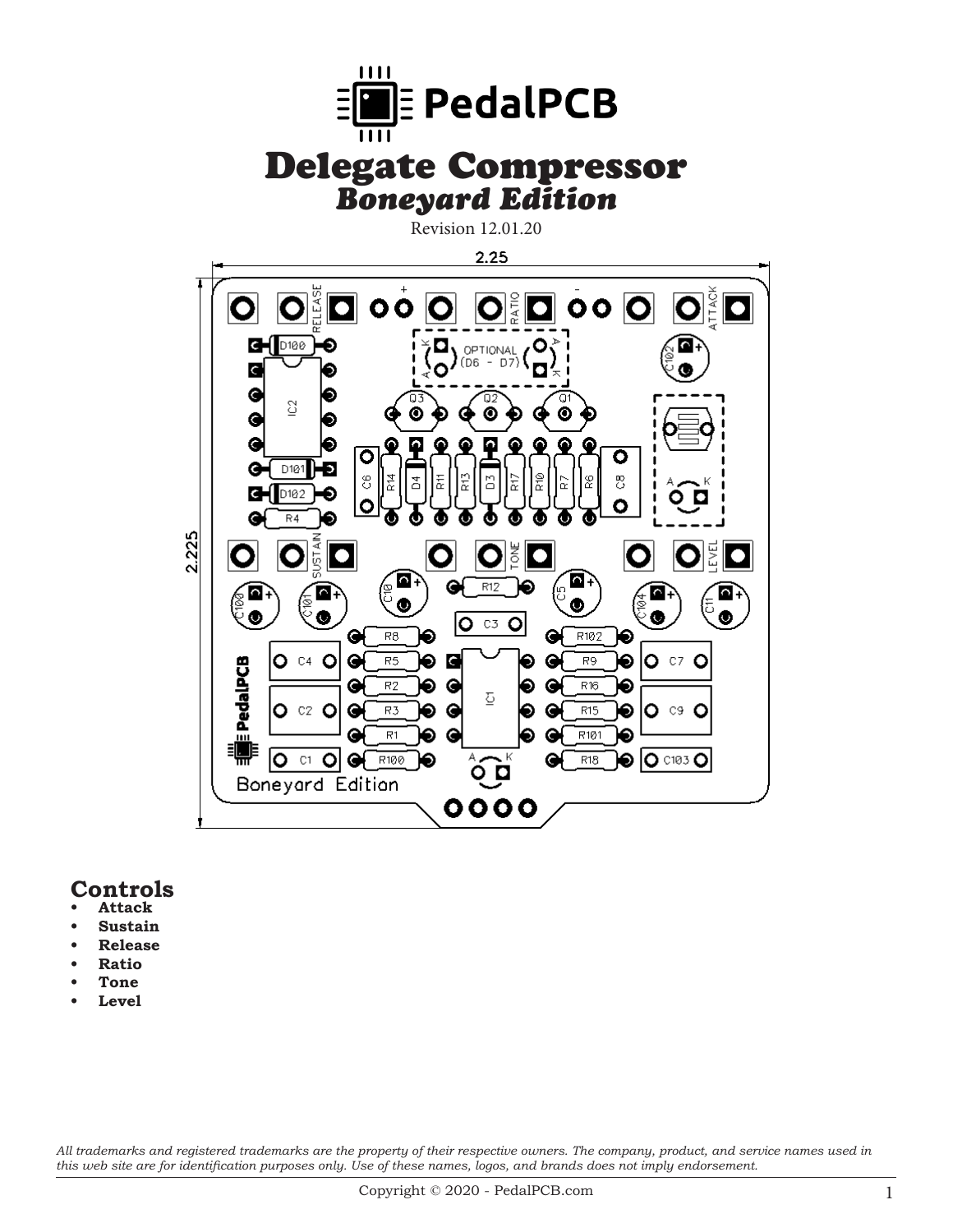

# Delegate Compressor *Boneyard Edition*

Parts List

CAPACITORS<br>C1 100p C1 100p<br>C2 100n C<sub>2</sub> 100n<br>C<sub>3</sub> 100n C3 100n<br>C4 100p C4 100p<br>C5 1u (E

C10 47u<br>C11 1u (I

C100 100u C101 10u C102 10u C103 100n C104 10u

C5 1u (Electrolytic)<br>C6 22n  $22n$ C7 220n C8 220n<br>C9 1u (F

1u (Film)

1u (Electrolytic)

|                 | <b>INTEGRATED CIRCUITS</b> |
|-----------------|----------------------------|
| IC <sub>1</sub> | OPA2134                    |
| IC <sub>2</sub> | TC1044                     |

## **TRANSISTORS**

| O1 | MPSA18 |
|----|--------|
| O2 | 2N5089 |
| Q3 | 2N5089 |
|    |        |

#### **DIODES**

| D1               | 3mm Red   |
|------------------|-----------|
| D <sub>2</sub>   | 3mm Red   |
| D <sub>3</sub>   | 1N4148    |
| D <sub>4</sub>   | 1N4148    |
| D5               | 5mm White |
| D <sub>100</sub> | 1N5817    |
| D <sub>101</sub> | 1N5817    |
| D <sub>102</sub> | 1N5817    |
|                  |           |

## **POTENTIOMETERS**

| ATTACK         | B10K             |
|----------------|------------------|
| <b>RATIO</b>   | <b>B100K</b>     |
| <b>RELEASE</b> | B50K             |
| <b>SUSTAIN</b> | C <sub>1</sub> M |
| TONE           | <b>B100K</b>     |
| LEVEL          | A50K             |
|                |                  |

#### **OPTICAL**

LDR1 GL5516 LDR (500K Dark)

| R1       | 2M <sub>2</sub> |  |
|----------|-----------------|--|
| R2       | 10K             |  |
| R3       | 2M <sub>2</sub> |  |
| R4       | 10K             |  |
| R5       | 2M2             |  |
| R6       | 3K3             |  |
| R7       | 10K             |  |
| R8       | 10K             |  |
| R9       | 10K             |  |
| R10      | 10K             |  |
| R11      | 47K             |  |
| R12      | 20K             |  |
| R13      | $1\,\mathrm{M}$ |  |
| R14      | $1\,\mathrm{M}$ |  |
| R15      | 10K             |  |
| R16      | 1K              |  |
| R17      | 4K7             |  |
| R18      | 100K            |  |
| R100 4K7 |                 |  |
| R101 47K |                 |  |
| R102     | 47K             |  |
|          |                 |  |

**RESISTORS (1/4W)**

*Common offboard components (enclosure, footswitch, jacks, etc) are not listed*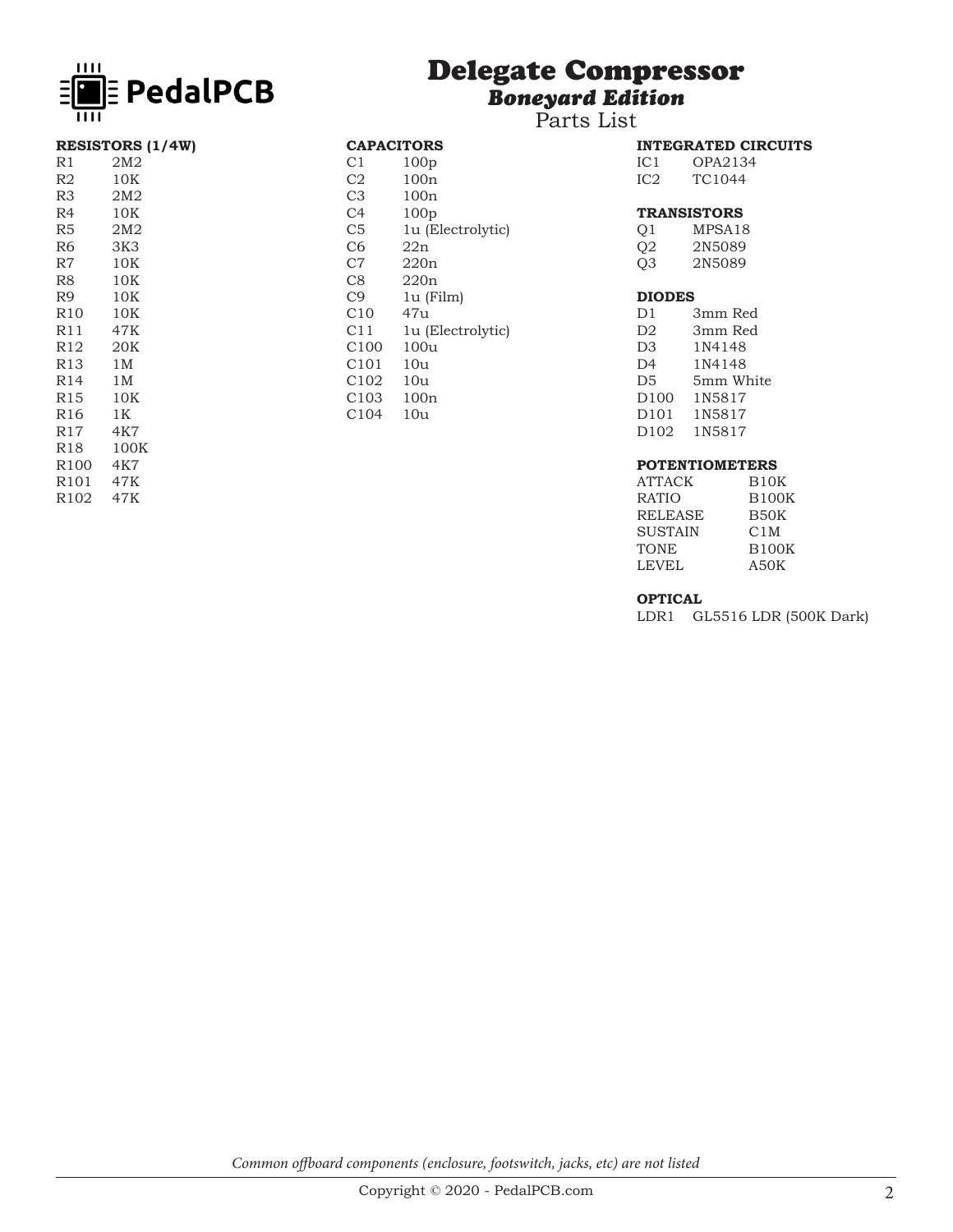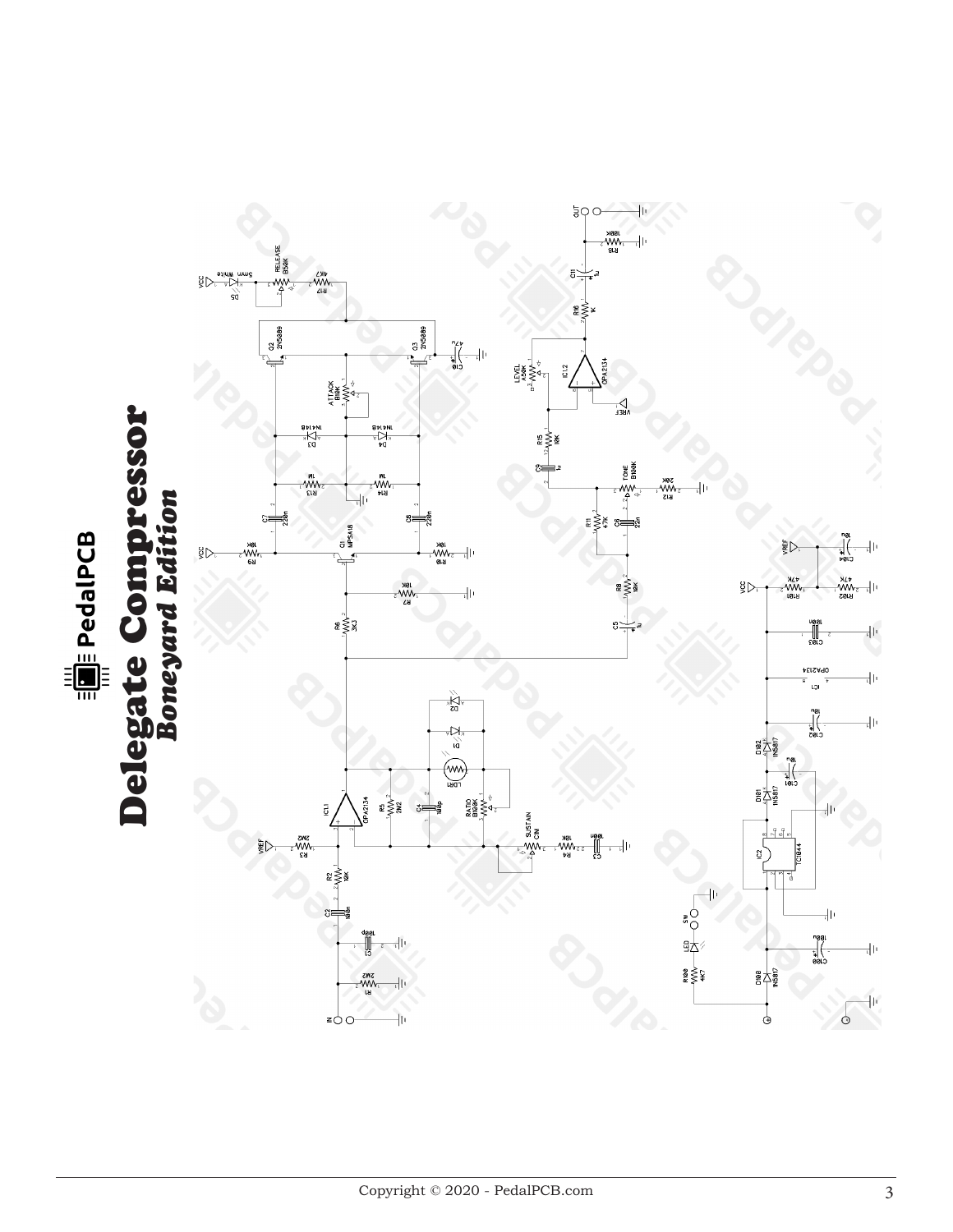

Delegate Compressor

Wiring Diagram